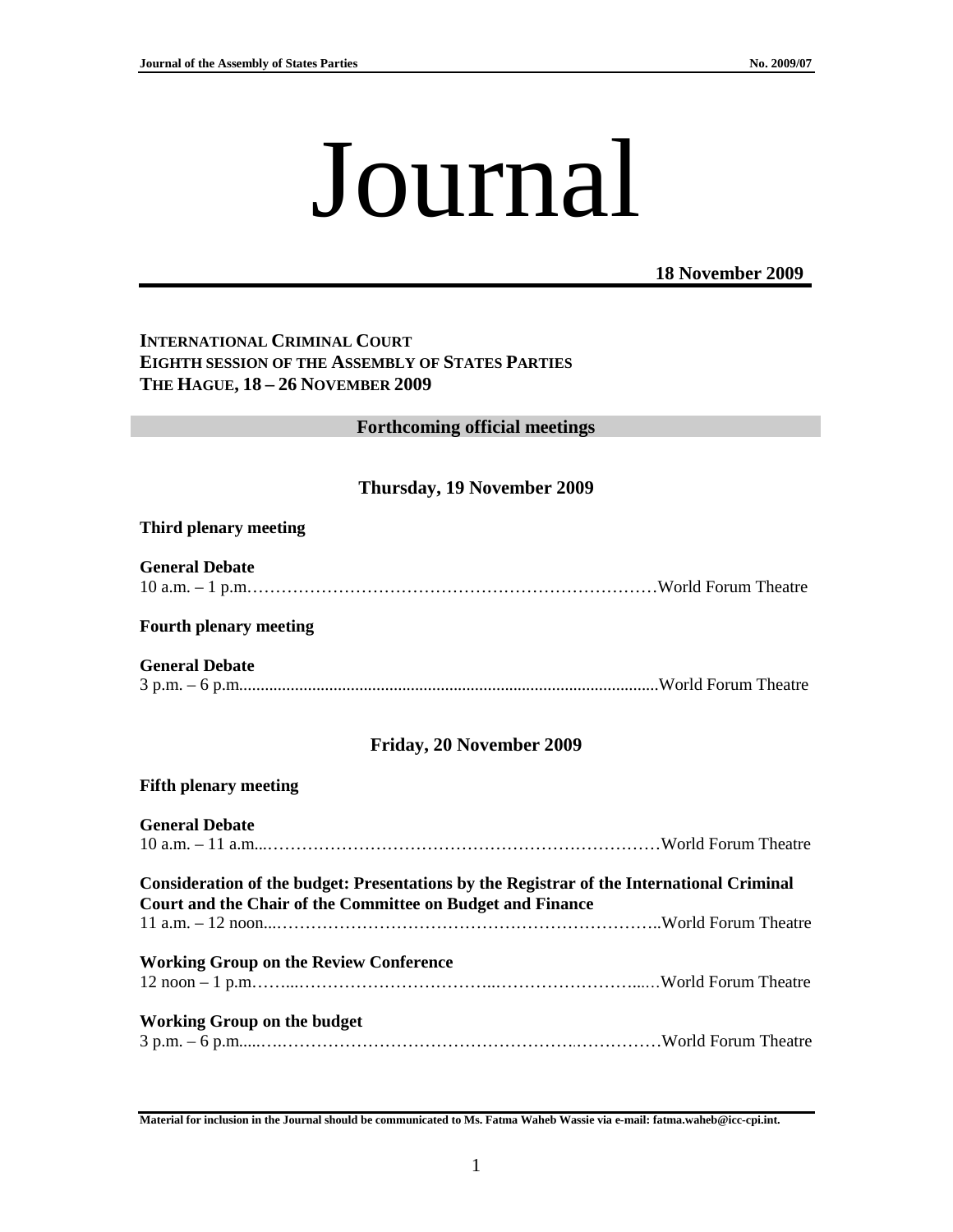# **Saturday, 21 November 2009**

| <b>Working Group on the Review Conference</b> |  |
|-----------------------------------------------|--|
| <b>Informal consultations on cooperation</b>  |  |
|                                               |  |
| <b>Working Group on the budget</b>            |  |
|                                               |  |
| <b>Working Group on the Review Conference</b> |  |
|                                               |  |

# **Monday, 23 November 2009**

| Informal consultations on the independent oversight mechanism |  |
|---------------------------------------------------------------|--|
| Informal consultations on family visits of indigent detainees |  |
| Informal consultations on the omnibus resolution              |  |
| <b>Reserved</b>                                               |  |
| <b>Working Group on the Review Conference</b>                 |  |

# **Tuesday, 24 November 2009**

| <b>Sixth plenary meeting</b>                     |  |
|--------------------------------------------------|--|
| Progress report by the coordinators              |  |
|                                                  |  |
| <b>Working Group on the Review Conference</b>    |  |
|                                                  |  |
| Informal consultations on the omnibus resolution |  |
|                                                  |  |
| Working Group on the budget                      |  |
|                                                  |  |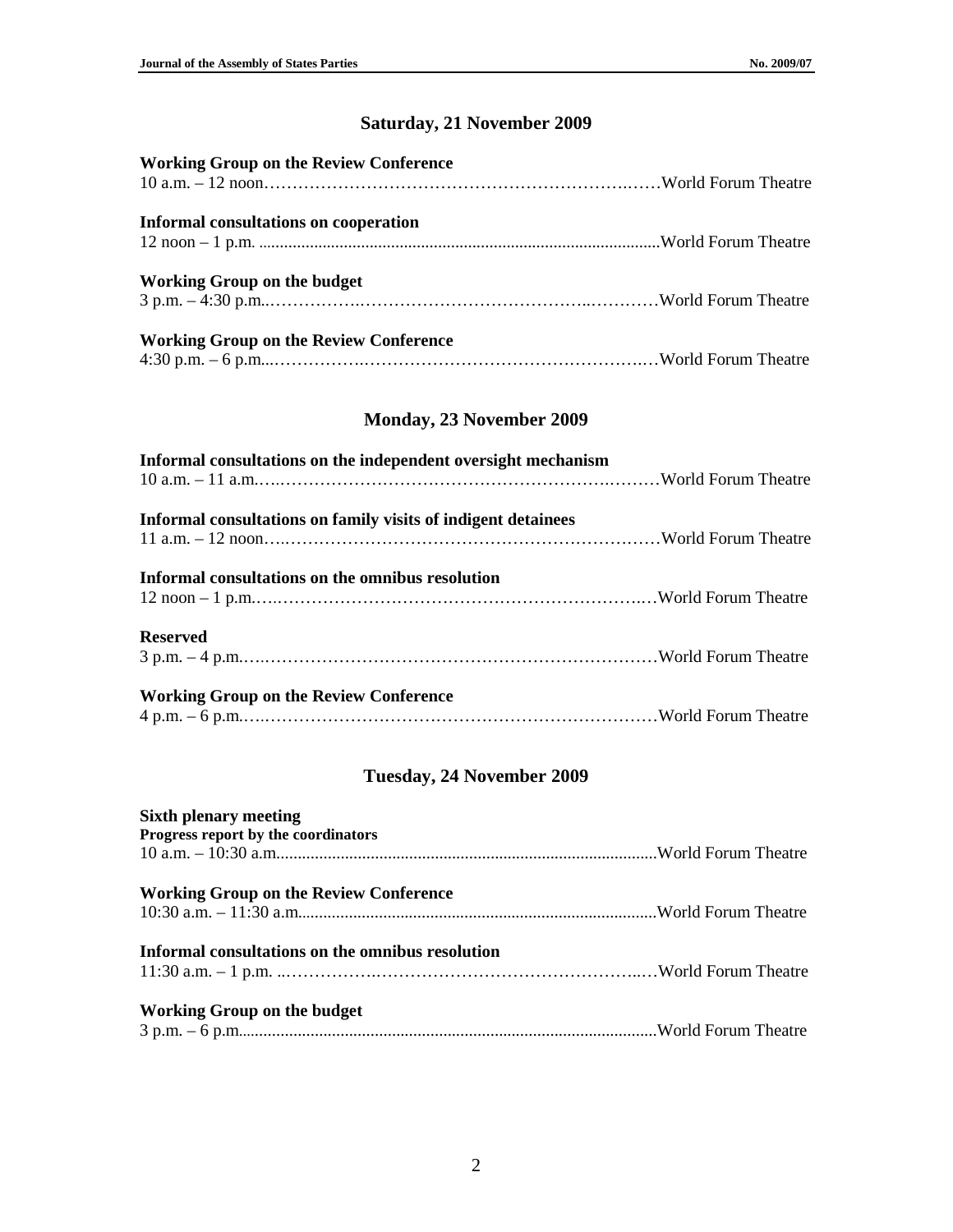# **Wednesday, 25 November 2009**

| Informal consultations on the omnibus resolution |  |
|--------------------------------------------------|--|
| <b>Credentials Committee</b>                     |  |
| <b>Working Group on the Review Conference</b>    |  |
| <b>Working Group on the Review Conference</b>    |  |
| Working Group on the budget                      |  |

## **Thursday, 26 November 2009**

#### **Reserved**

| TIMA I LA |  |
|-----------|--|
|           |  |

#### **Reserved**

|--|--|--|

#### **Seventh plenary meeting**

**- Consideration of reports** 

- **Report of the Credentials Committee**
- **Oral report of the Rapporteur**
- **Adoption of the report**
- **Closure of the session**

```
3 p.m. – 6 p.m.................................................................................................World Forum Theatre
```
## **Other forthcoming meetings**

#### **Thursday, 19 November 2009**

| EU Presidency coordination meeting on the Assembly of States Parties                                                                             |  |
|--------------------------------------------------------------------------------------------------------------------------------------------------|--|
|                                                                                                                                                  |  |
| Trust Fund for Victims: project update with the presence of elected Board members (hosted<br>by the Embassies of Colombia, Finland and Mongolia) |  |
|                                                                                                                                                  |  |
| Meeting of the Justice Rapid Response Policy Group (hosted by the Embassy of Canada)                                                             |  |
|                                                                                                                                                  |  |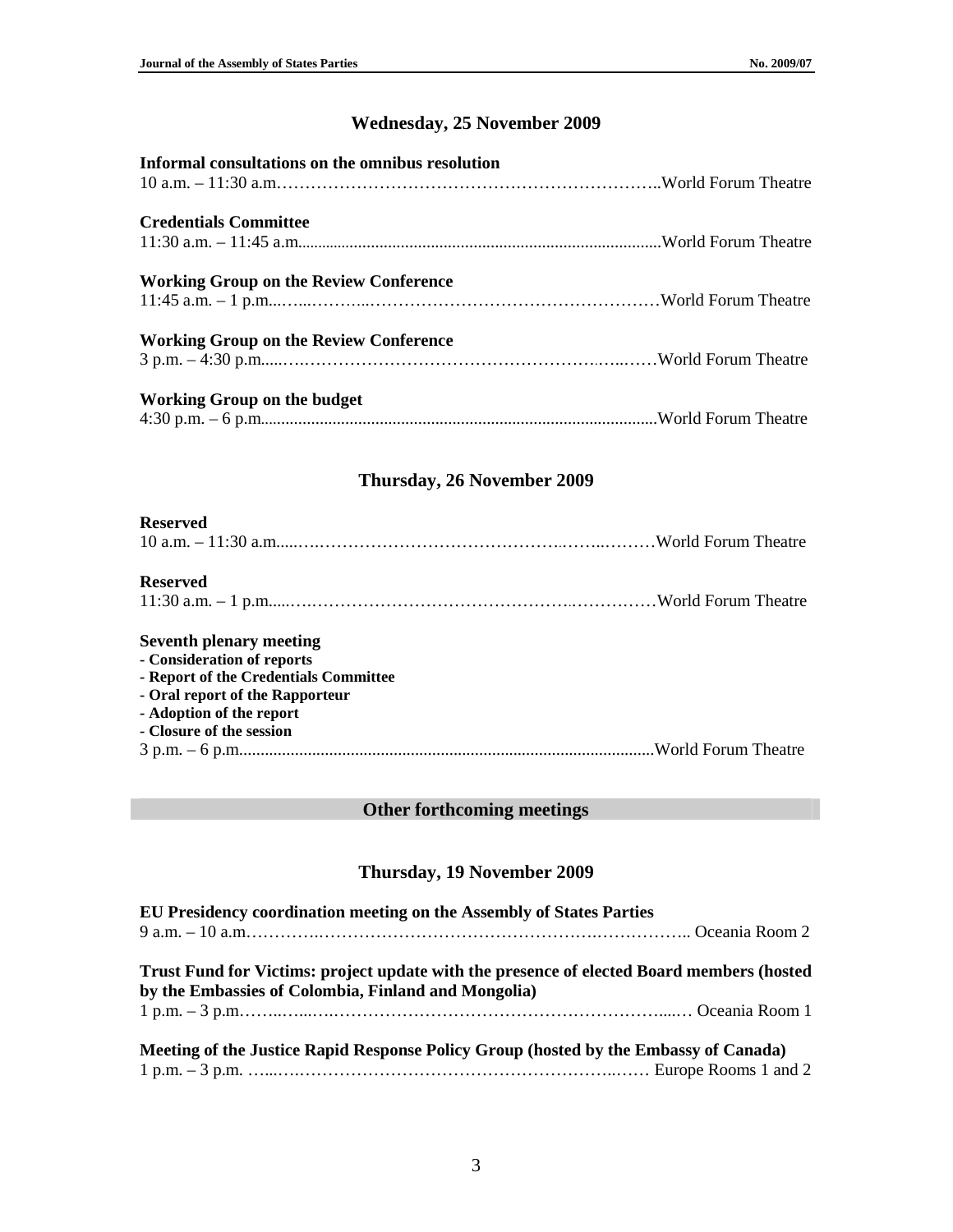| New Modalities for Relocation Agreements – introduction of the newly opened trust fund |  |
|----------------------------------------------------------------------------------------|--|
| for third State relocations (organized by the Court)                                   |  |
|                                                                                        |  |

| <b>CICC</b> meeting with Middle East and North Africa region Governments |  |
|--------------------------------------------------------------------------|--|
|                                                                          |  |

# **Friday, 20 November 2009**

| EU Presidency coordination meeting on the Assembly of States Parties                    |  |
|-----------------------------------------------------------------------------------------|--|
|                                                                                         |  |
| Panel on positive complementarity (hosted by the Embassies of Denmark and South Africa) |  |
|                                                                                         |  |
| <b>Outreach activities of the International Criminal Court</b>                          |  |
|                                                                                         |  |
| <b>CICC</b> meeting with Asia and Pacific region Governments                            |  |
|                                                                                         |  |
| Informal consultations on the Contribution Paper by Japan to the Review Conference      |  |
|                                                                                         |  |
| Making the ICC work (organized by the International Bar Association)                    |  |
|                                                                                         |  |

# **Saturday, 21 November 2009**

| EU Presidency coordination meeting on the Assembly of States Parties |  |  |
|----------------------------------------------------------------------|--|--|
|                                                                      |  |  |
| <b>CICC</b> meeting with African region Governments                  |  |  |
| <b>CICC</b> meeting with Ibero-American region Governments           |  |  |

## **Monday, 23 November 2009**

| EU Presidency coordination meeting on the Assembly of States Parties |  |
|----------------------------------------------------------------------|--|
|                                                                      |  |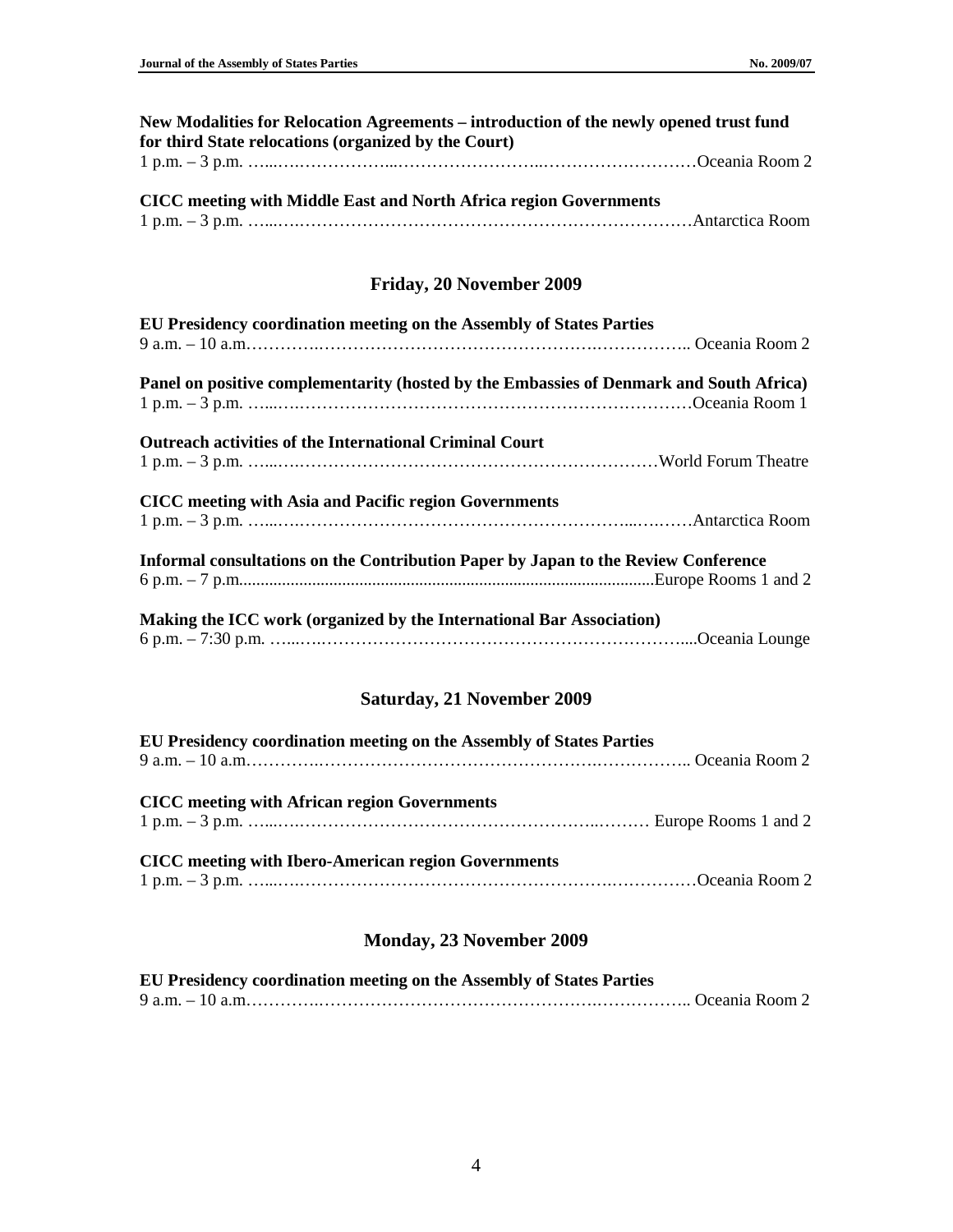| Visit to the International Criminal Court <sup>1</sup> : Presentation of the Courtroom: the E-Court                                                                    |  |
|------------------------------------------------------------------------------------------------------------------------------------------------------------------------|--|
| Panel on the Plan of action for achieving universality and full implementation of the Rome<br>Statute (organized by the Secretariat of the Assembly of States Parties) |  |
|                                                                                                                                                                        |  |
| Victims' Rights Working Group/CICC meeting with Governments on victims issues (hosted<br>by the Embassy of South Africa)                                               |  |
| <b>CICC</b> meeting with European region Governments                                                                                                                   |  |
| <b>CICC</b> reception for Governments and NGOs                                                                                                                         |  |

#### **Tuesday, 24 November 2009**

| EU Presidency coordination meeting on the Assembly of States Parties                                                                   |  |
|----------------------------------------------------------------------------------------------------------------------------------------|--|
|                                                                                                                                        |  |
| Visit to the International Criminal Court: Hearing opening statements of the Katanga and                                               |  |
| Chui case                                                                                                                              |  |
|                                                                                                                                        |  |
| Interface between peace, justice and the ICC: Confronting conventional wisdom (hosted by<br>the Ministry of Foreign Affairs of Norway) |  |
|                                                                                                                                        |  |
| Visit to the International Criminal Court: Hearing opening statements of the Katanga and                                               |  |
| Chui case                                                                                                                              |  |
|                                                                                                                                        |  |

 $\overline{a}$  $1$  Delegates interested in visiting the ICC building are invited to the Court on Monday 23 November 2009, 9:30 – 11:15 a.m. (Presentation of the Courtroom: the E-Court), and on Tuesday 24 November 2009, 8:30 – 11 a.m. and 1:30 – 4 p.m. (Hearing opening statements of the Katanga and Chui case). Delegates are kindly requested to register for the visit at the Registration Desk in the World Forum Convention Center. For all queries, please contact Mr. Patrick Nicolle, Protocol and Events Assistant at the Public Information and Documentation Section of the Court, at +31-(0)646166018. Transportation to and from the Court has been arranged. Busses will be leaving from the main entrance of the World Centrum Convention Center to the Court and returning as scheduled. Delegates wishing to stay longer can return to the World Forum Convention Center via the public transport. Information will be available at the Information Desk of the Court.

 $<sup>2</sup>$  Stadhouderslaan 43, 2517 HV, The Hague.</sup>